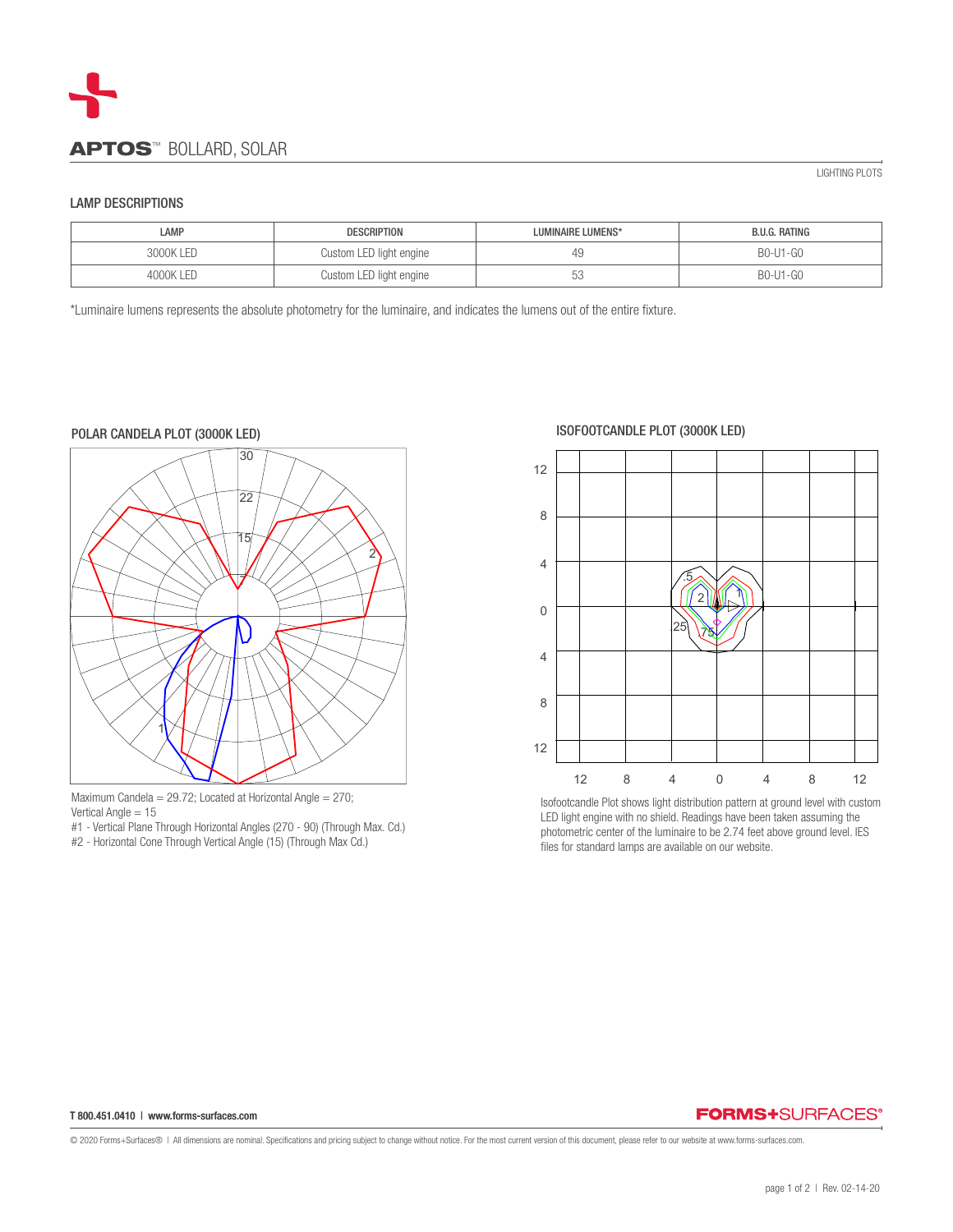

# POLAR CANDELA PLOT (4000K LED)



Maximum Candela = 29.72; Located at Horizontal Angle = 270; Vertical Angle = 15

#1 - Vertical Plane Through Horizontal Angles (270 - 90) (Through Max. Cd.)

#2 - Horizontal Cone Through Vertical Angle (15) (Through Max Cd.)



LIGHTING PLOTS

Isofootcandle Plot shows light distribution pattern at ground level with custom LED light engine with no shield. Readings have been taken assuming the photometric center of the luminaire to be 2.74 feet above ground level. IES files for standard lamps are available on our website.

### T 800.451.0410 | www.forms-surfaces.com

# **FORMS+**SURFACES®

© 2020 Forms+Surfaces® | All dimensions are nominal. Specifications and pricing subject to change without notice. For the most current version of this document, please refer to our website at www.forms-surfaces.com.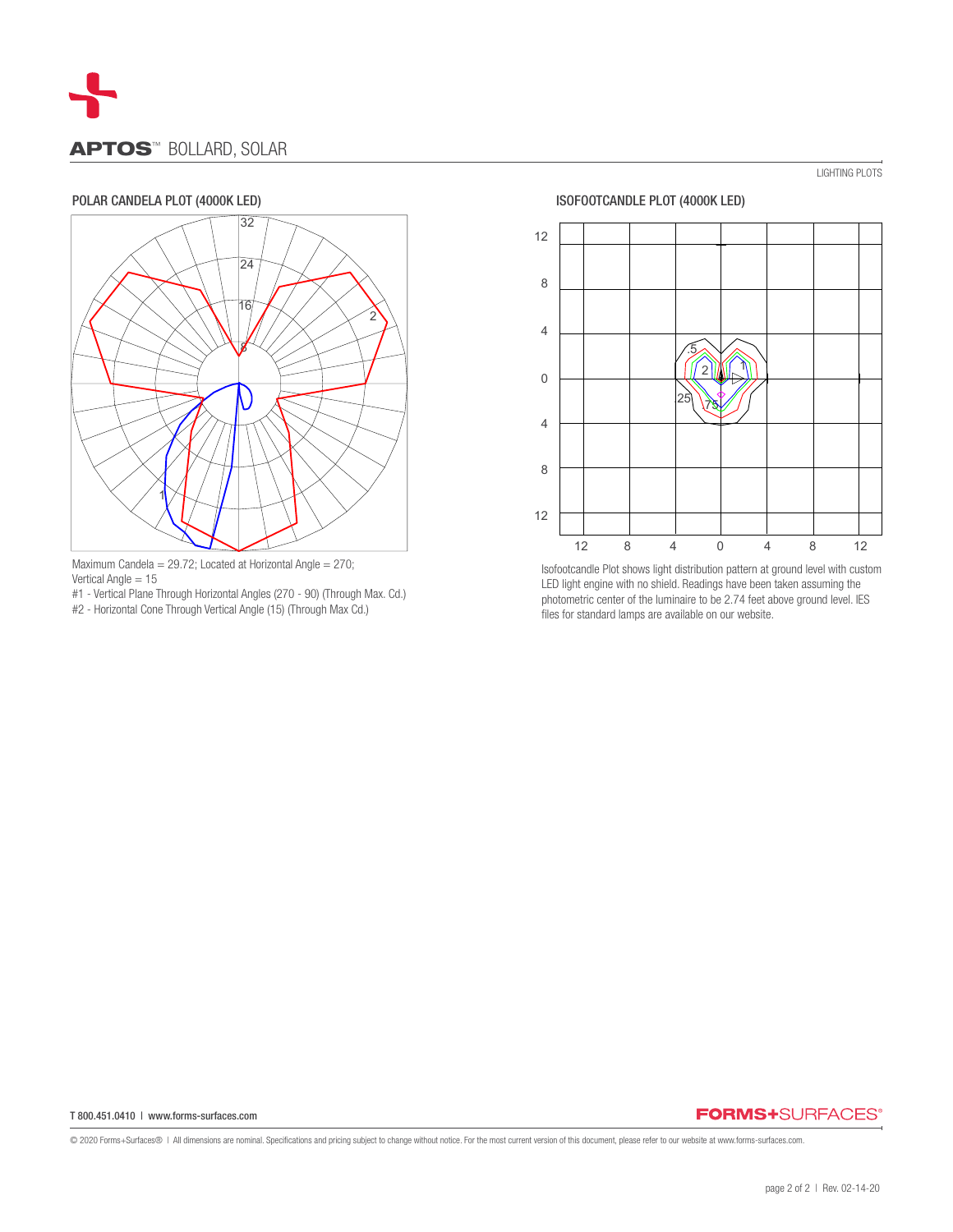

## LAMP DESCRIPTIONS

| LAMP       | <b>DESCRIPTION</b>         | LUMINAIRE LUMENS* | B.U.G. RATING |
|------------|----------------------------|-------------------|---------------|
| 3000K LED  | 9W custom LED light engine | 205               | B0-U1-G0      |
| 4000K I FD | 9W custom LED light engine | 220               | B0-U1-G0      |

\*Luminaire lumens represents the absolute photometry for the luminaire, and indicates the lumens out of the entire fixture.



Maximum Candela = 122.79; Located at Horizontal Angle =  $22.5$ ; Vertical Angle = 10

- #1 Vertical Plane Through Horizontal Angles (22.5 202.5) (Through Max. Cd.)
- #2 Horizontal Cone Through Vertical Angle (10) (Through Max Cd.)

## ISOFOOTCANDLE PLOT (3000K LED)



Isofootcandle Plot shows light distribution pattern at ground level with custom LED light engine with no shield. Readings have been taken assuming the photometric center of the luminaire to be 2.74 feet above ground level. IES files for standard lamps are available on our website.

### T 800.451.0410 | www.forms-surfaces.com

# **FORMS+SURFACES®**

© 2021 Forms+Surfaces® | All dimensions are nominal. Specifications and pricing subject to change without notice. For the most current version of this document, please refer to our website at www.forms-surfaces.com.

LIGHTING PLOTS